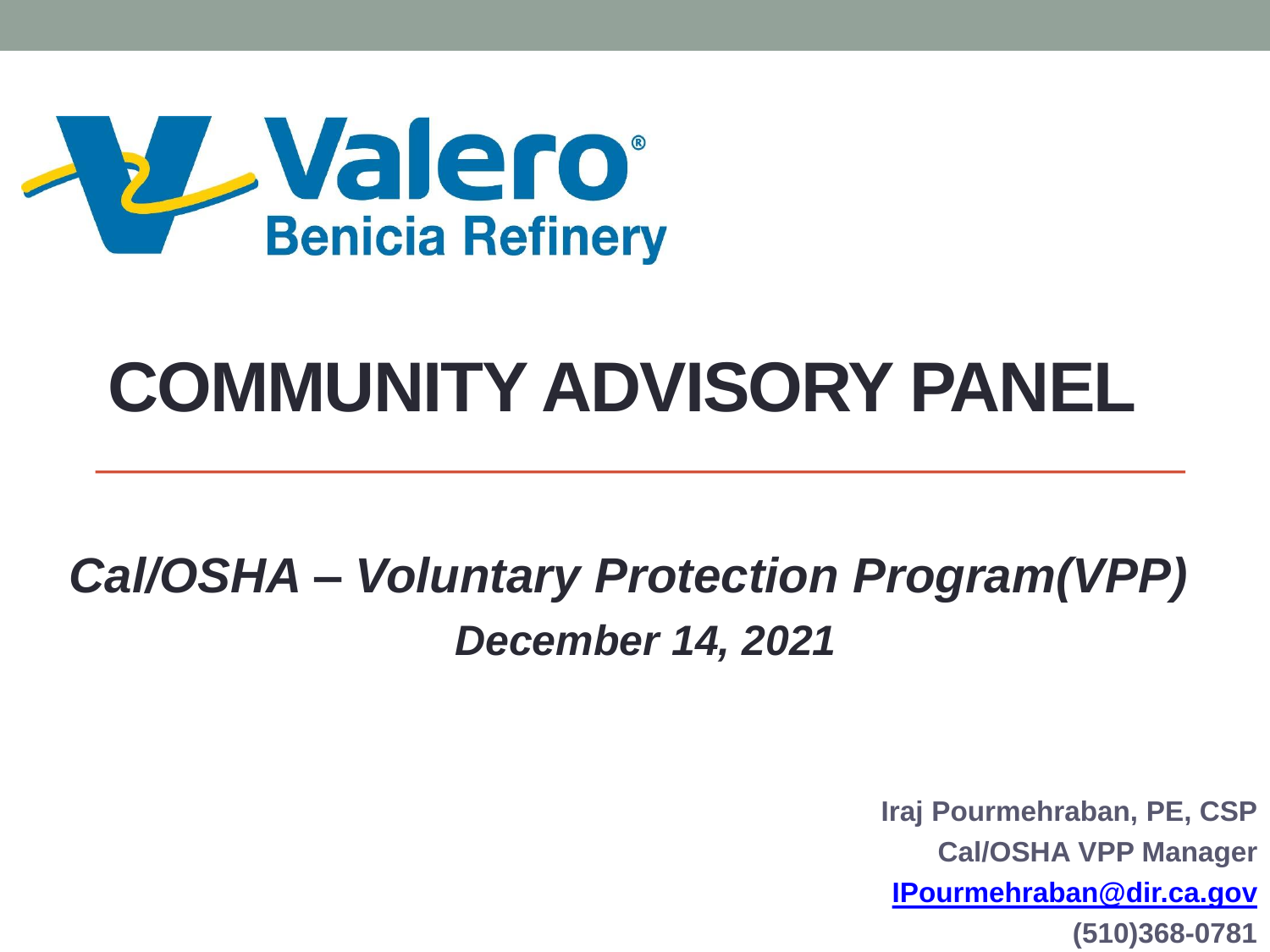### **Cooperative Programs**

- **Golden Gate**
- **SHARP( SEVCP)**
- **Alliance**
- **Challenge**
- **VPP-Construction**
- **Demonstration**
- ➢**Cal/VPP Star & Reach (oldest)**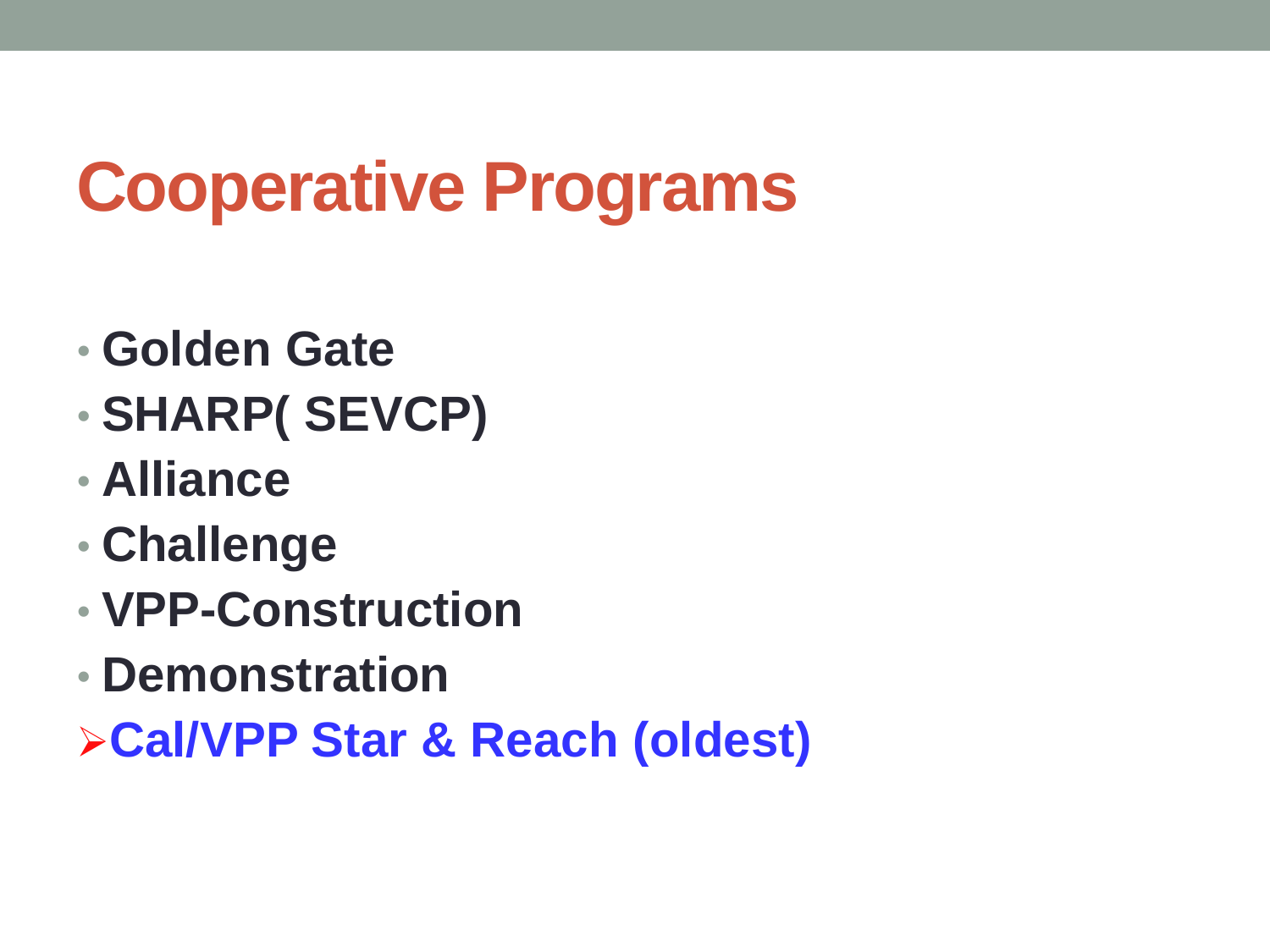## **Cal/VPP Mission**

*…promote a culture in which knowledgeable employees and management work together to systematically identify and control workplace hazards.*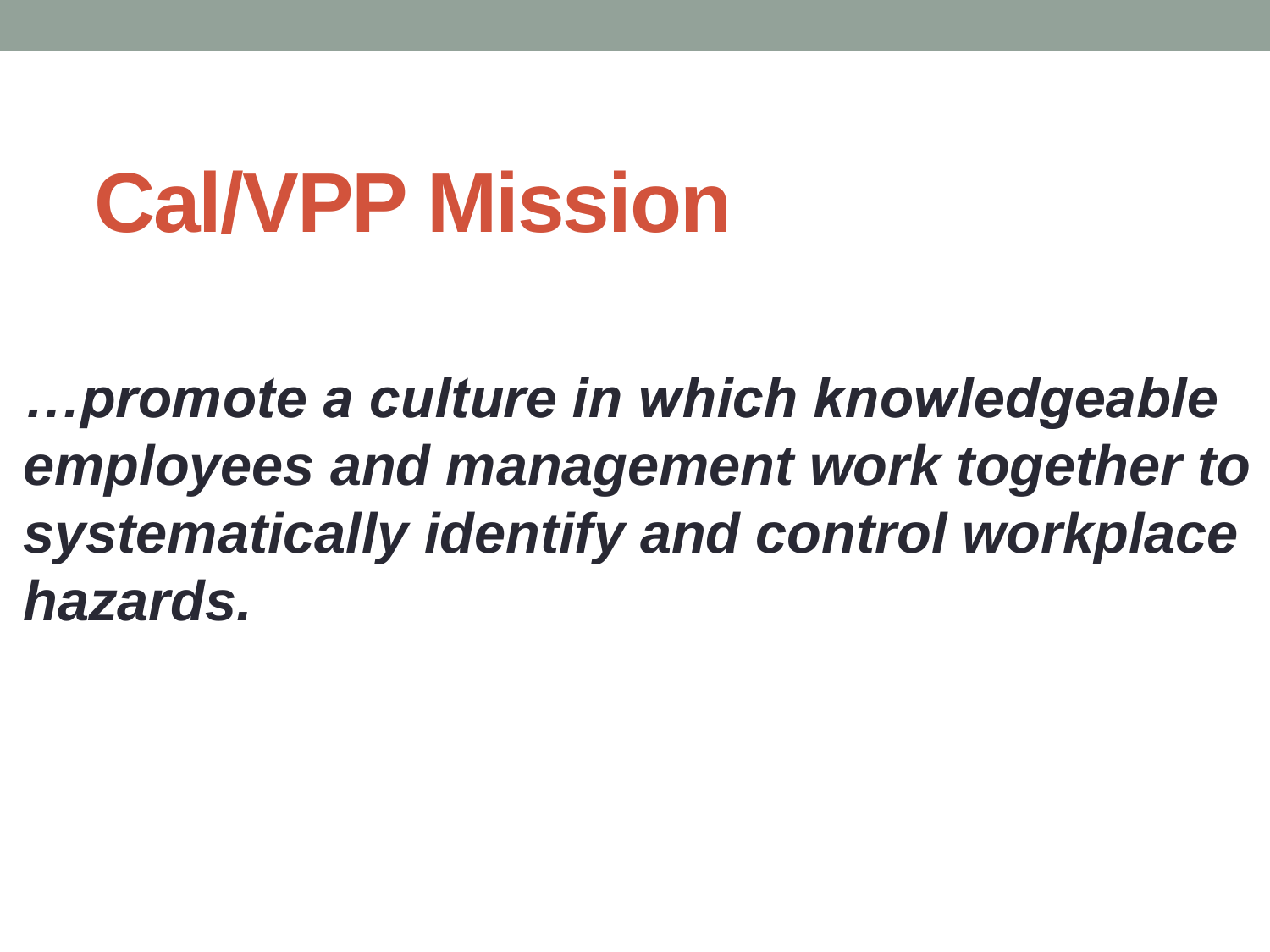

The Cal/VPP Concept was developed by **Building Trades Council,** *Bechtel and Cal/OSHA* during construction of the San Onofre plant in 1970s.

#### **Key Elements:**

- **Management Commitment**
- **Employee Involvement**
- *Training*
- *Worksite Analysis*
- **Hazard Prevention & Control**
- **Continual Improvement**

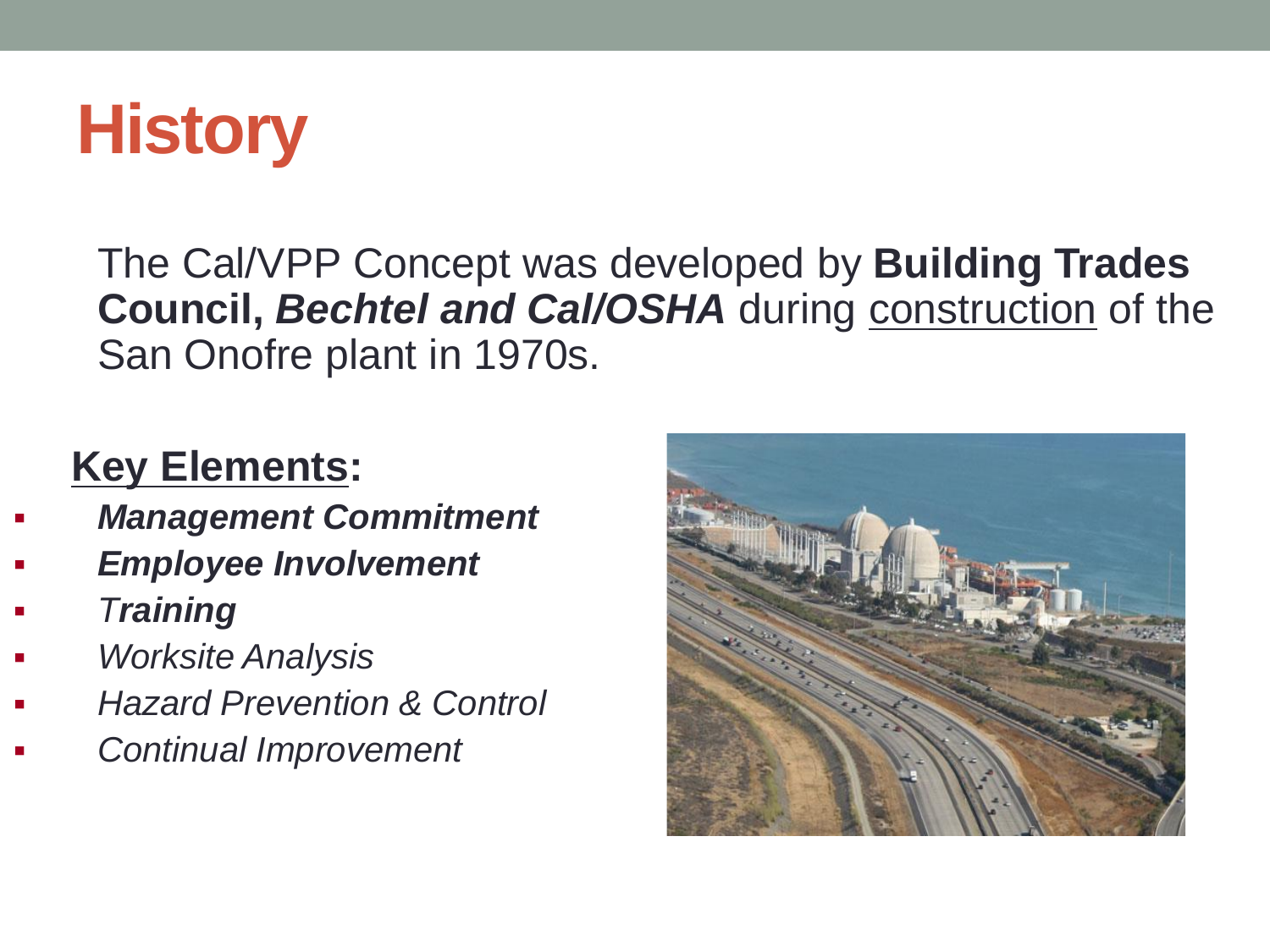

# **Voluntary Protection Program**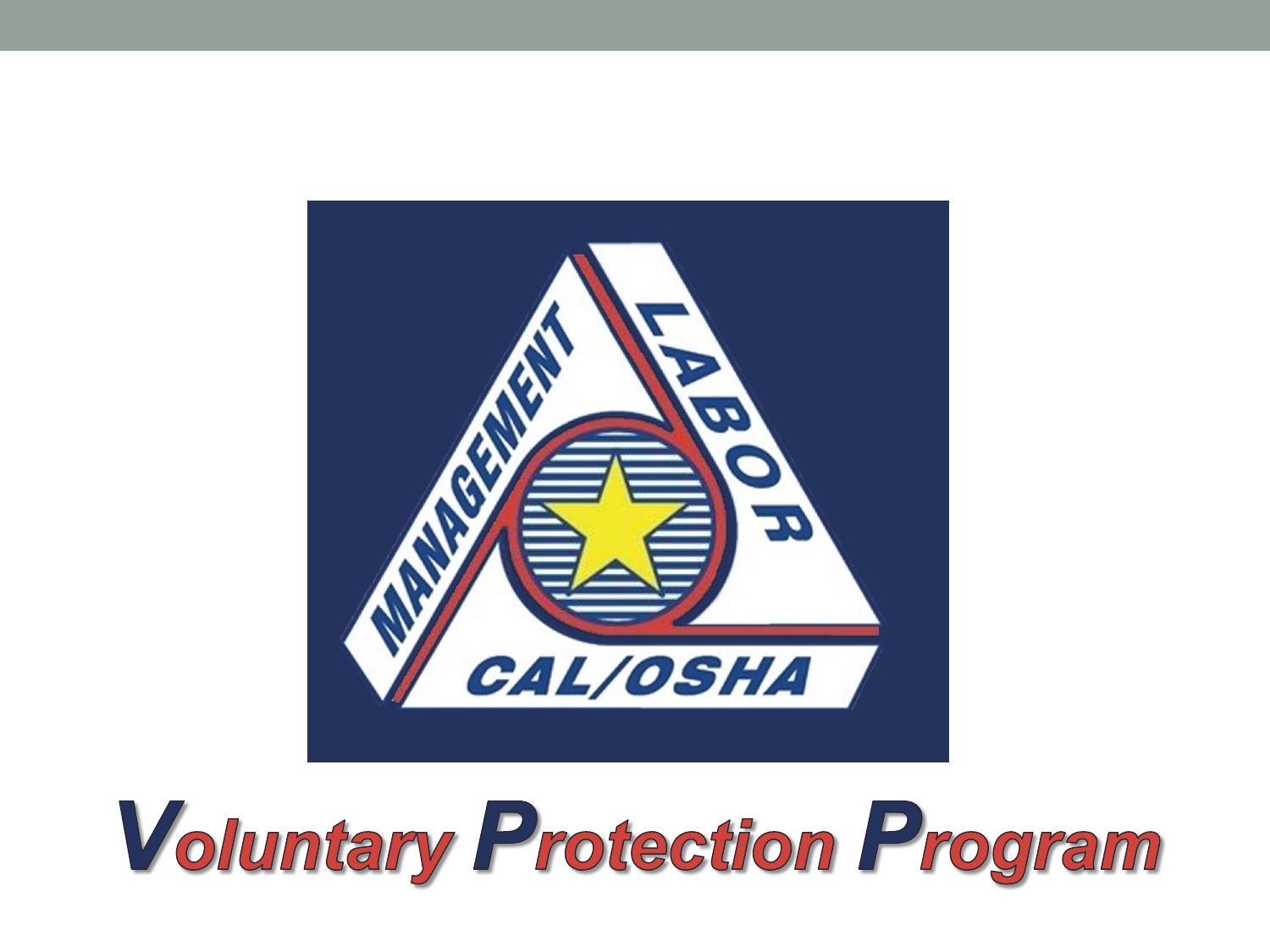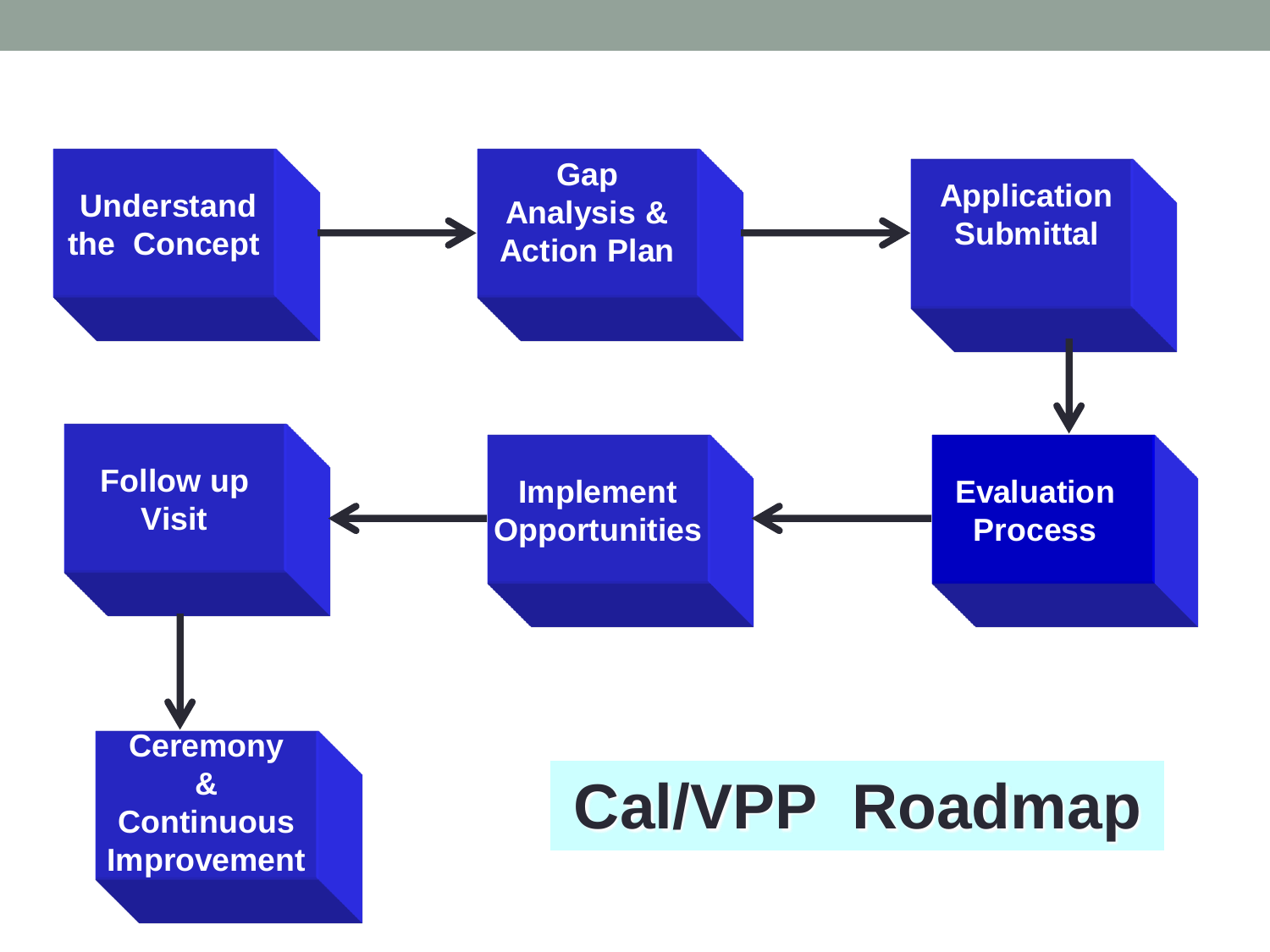### ➢ **Management Commitment**

- ✓ **Visible top management support**
- ✓ **Foster mutual trust**
- ✓ **Screening and monitoring of contract workers**
- ✓ **Open and effective communication systems**
- ✓ **Goals & Objectives**
- ✓ **Clearly defined responsibilities & accountabilities**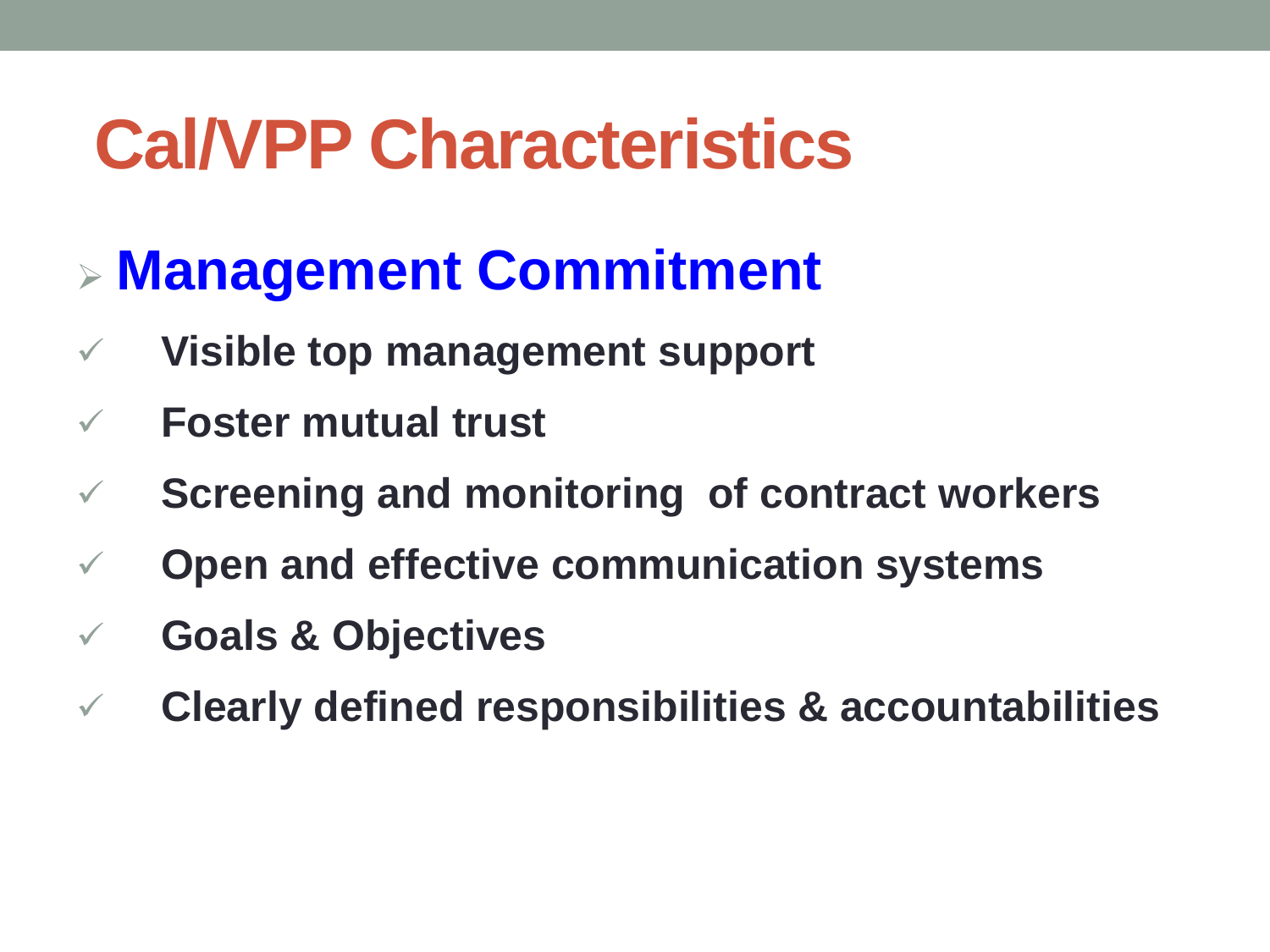#### ➢ **Management Commitment**

- ✓ **Determine systematic root causes**
- ✓ **Focus on continuous improvement**
- ✓ **Recognize safety contributions**
- ✓ **Use audit reports for identification leading indicators**
- ✓ **Plan and monitor of leading indicators**
- ✓ **Allocation of resources; expertise, budget and time**
- ✓ **Update health & safety policies**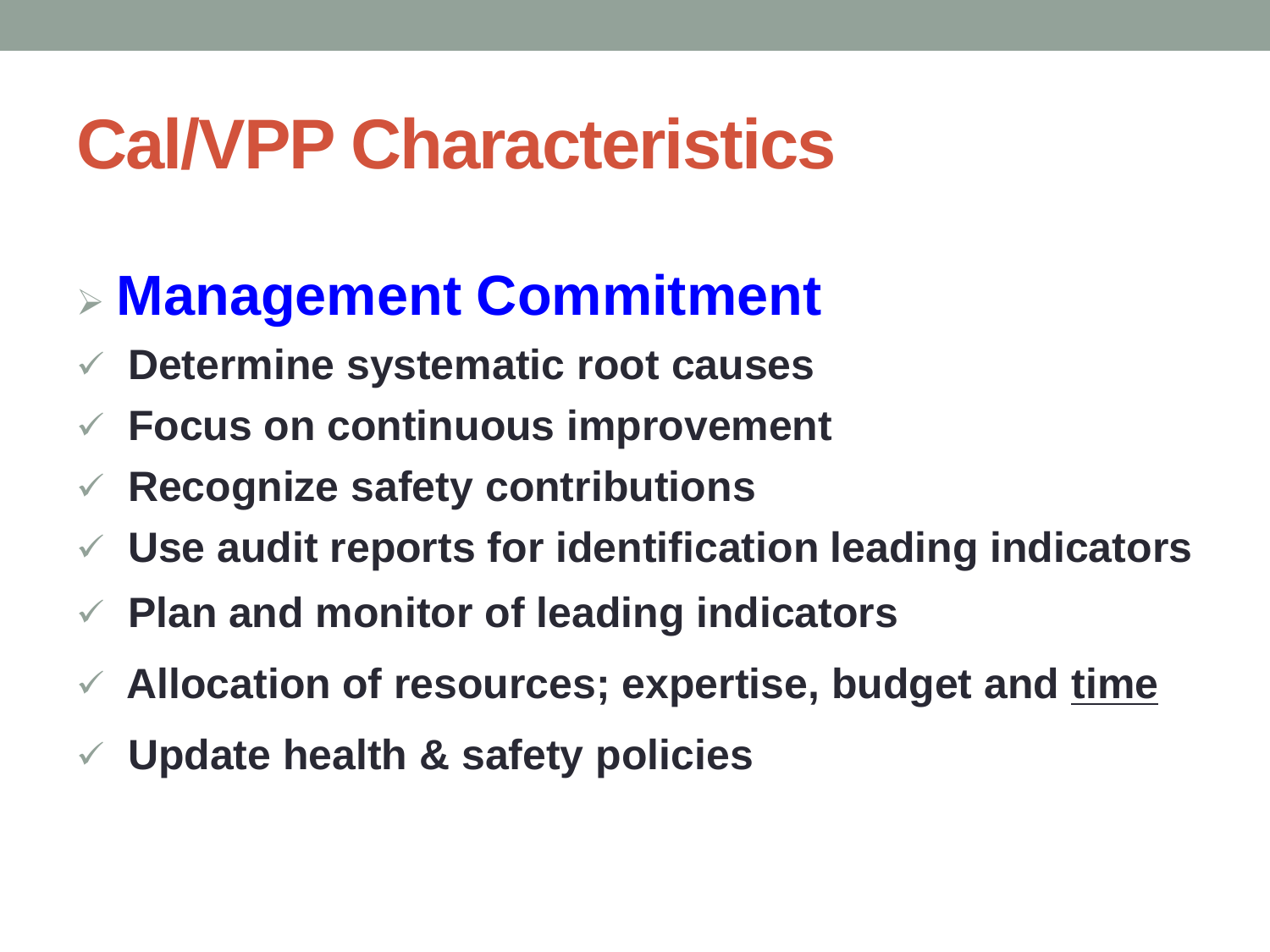### ➢ **Employee Involvement**

- **Encourage & promote by management**
- ✓ **Establish & implement process**
- **Participate in active and efficient manner**
- ✓ **Identify problems and resolutions**
- ✓ **Endorse by unions**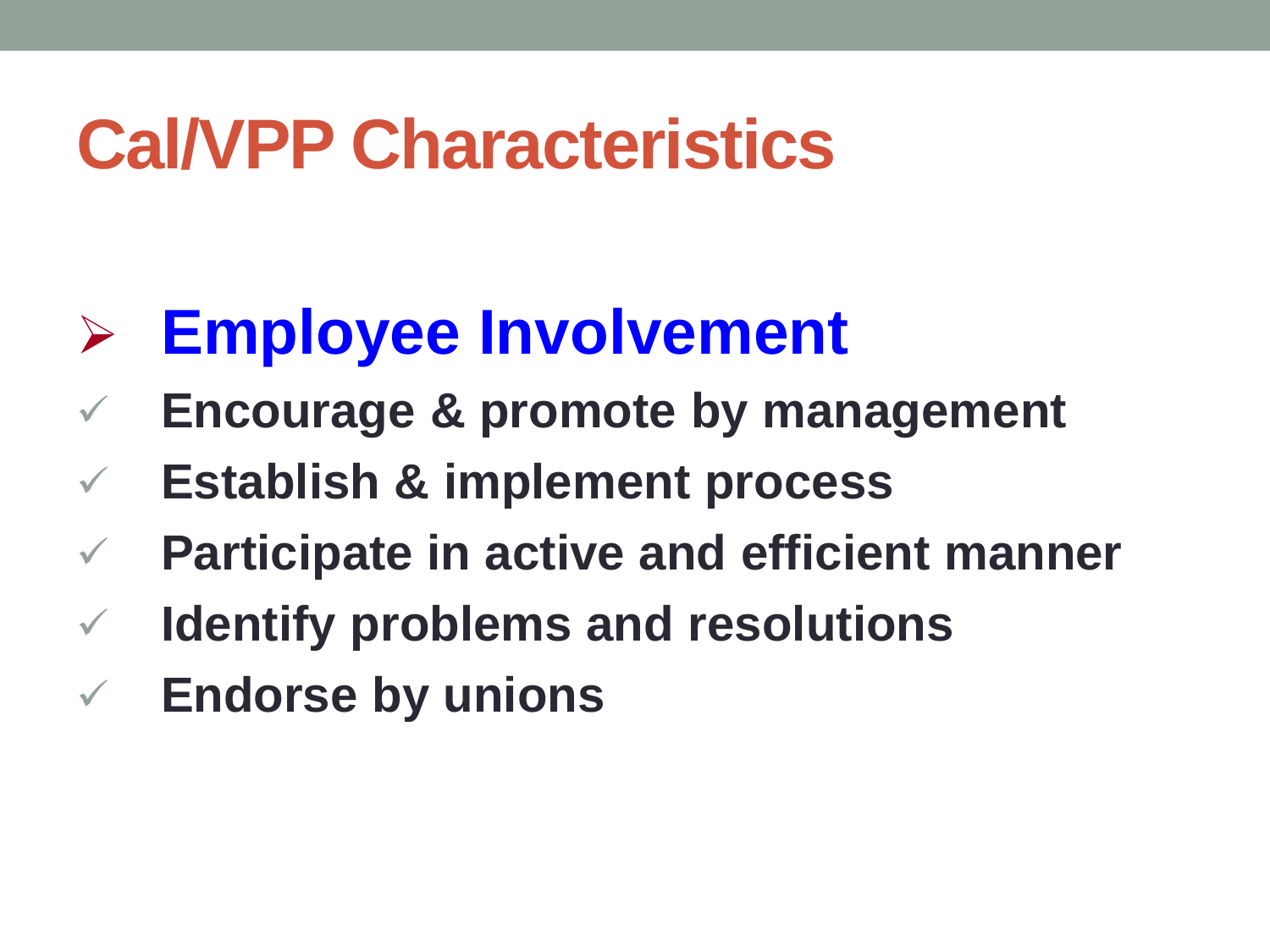### ➢ **Training**

- **Provide based on responsibilities**
- **Include managers, hourly workers & subcontractors**
- **Schedule sessions on a regular basis**
- **Evaluate effectiveness of the training sessions**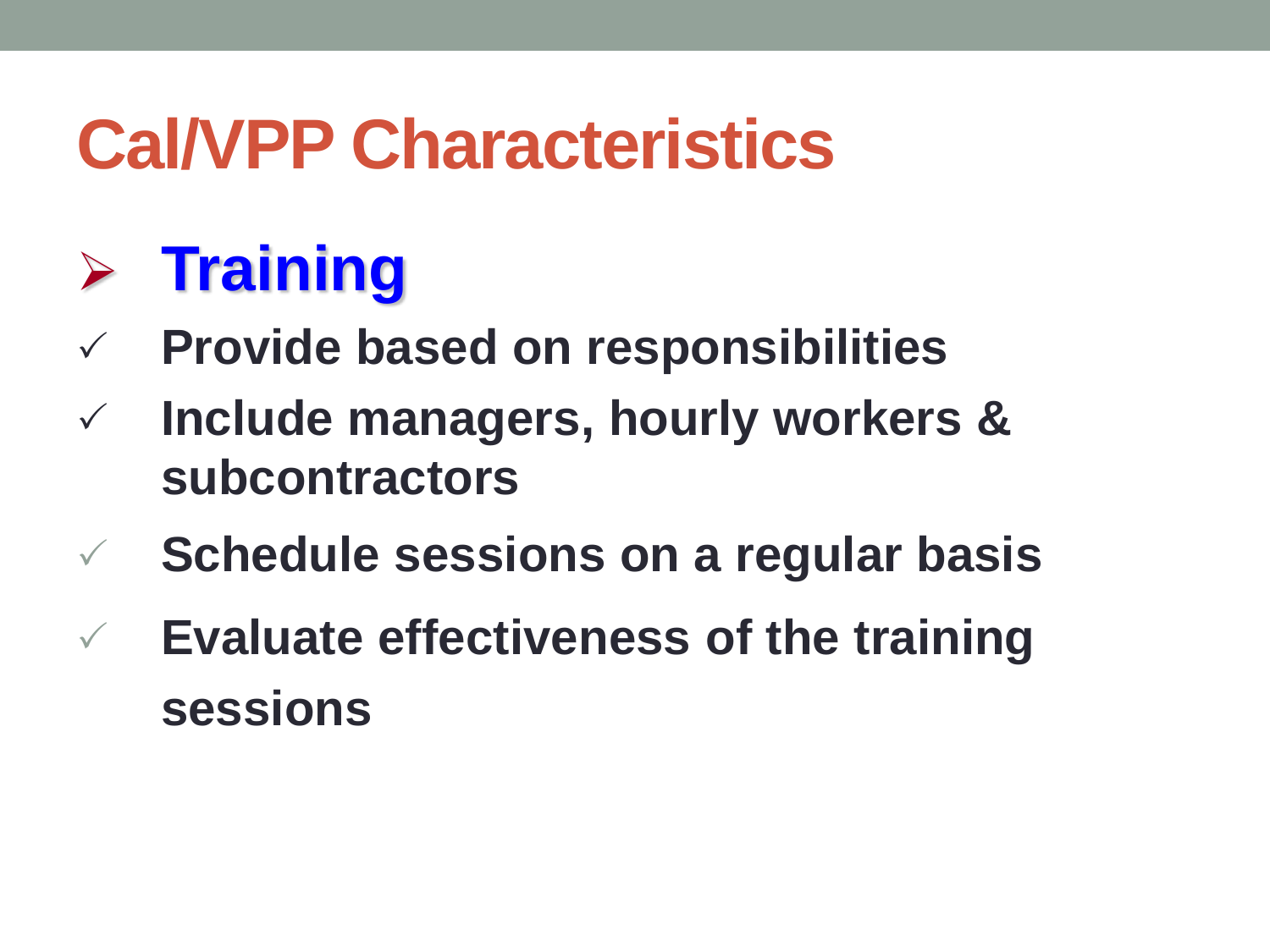### ➢ **Continuous Improvement**

- ✓ **In depth root cause analysis of weaknesses**
- ✓ **Developing leading indicators/metrics**
- ✓ **Communicating to managers & supervisors**
- ✓ **Engaging all employees**
- ✓ **Form teams to focus and plans to eliminate them**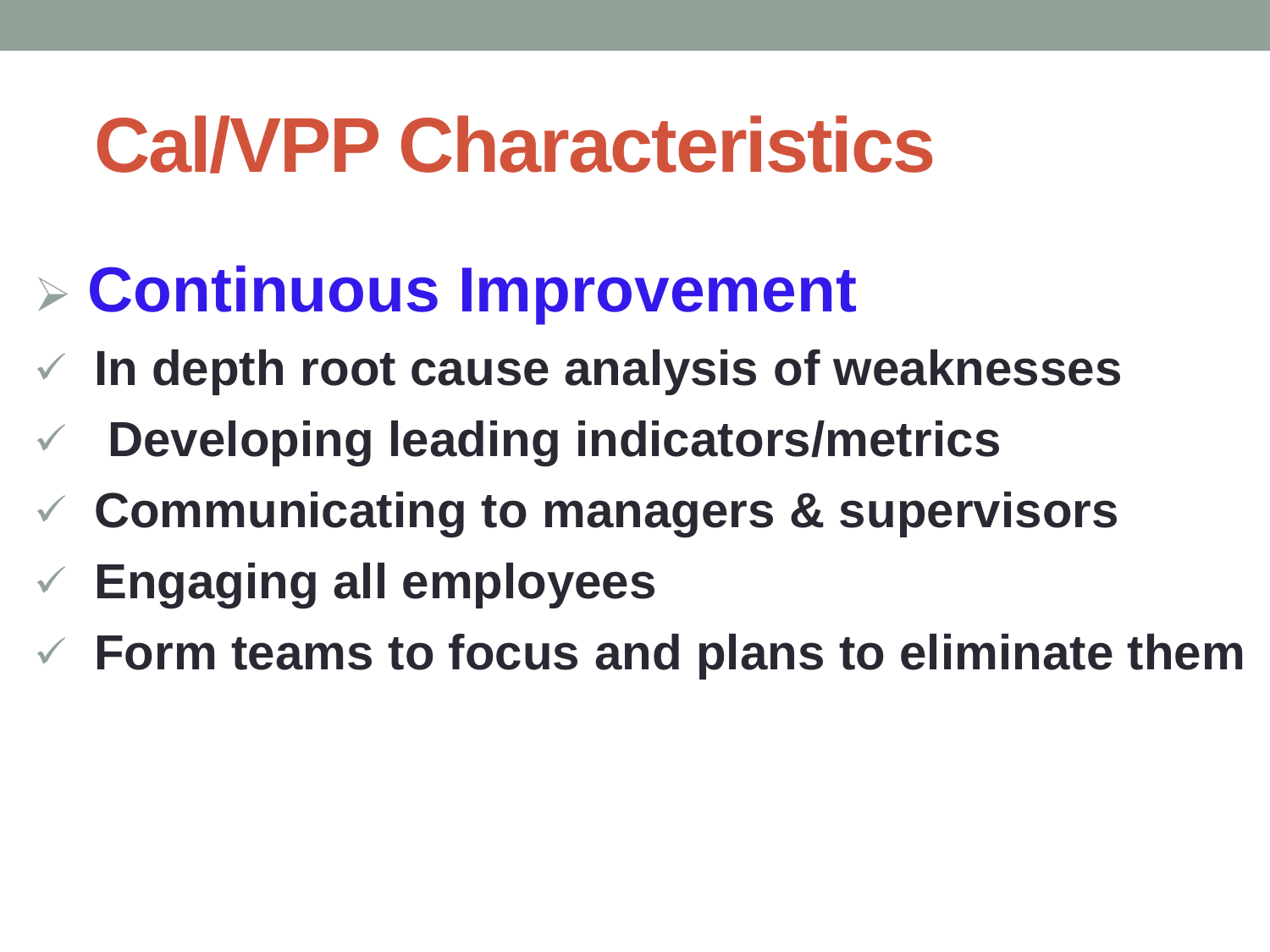### *Business Values Survey Results*

**Percentage Increased After VPP Program** 

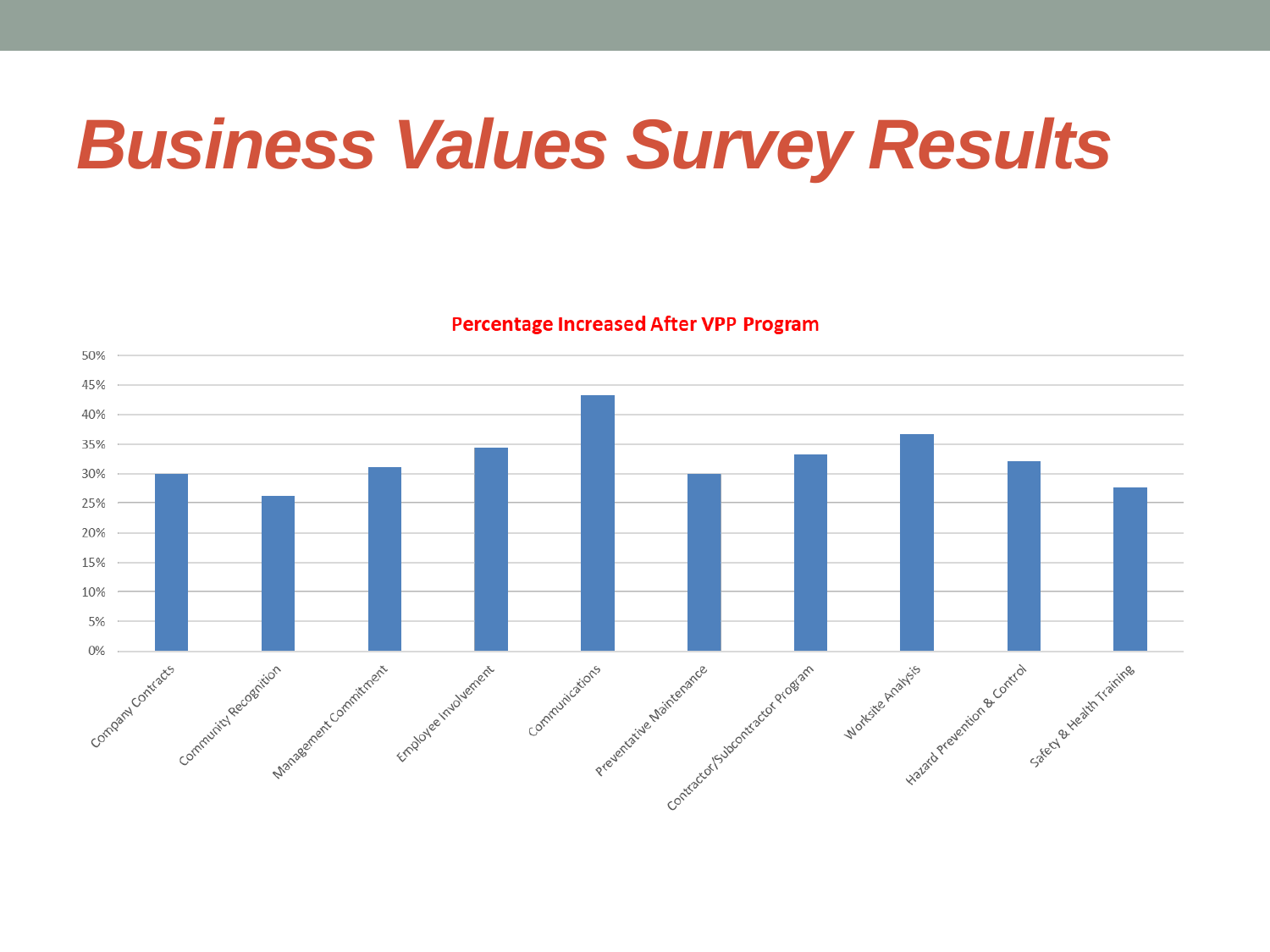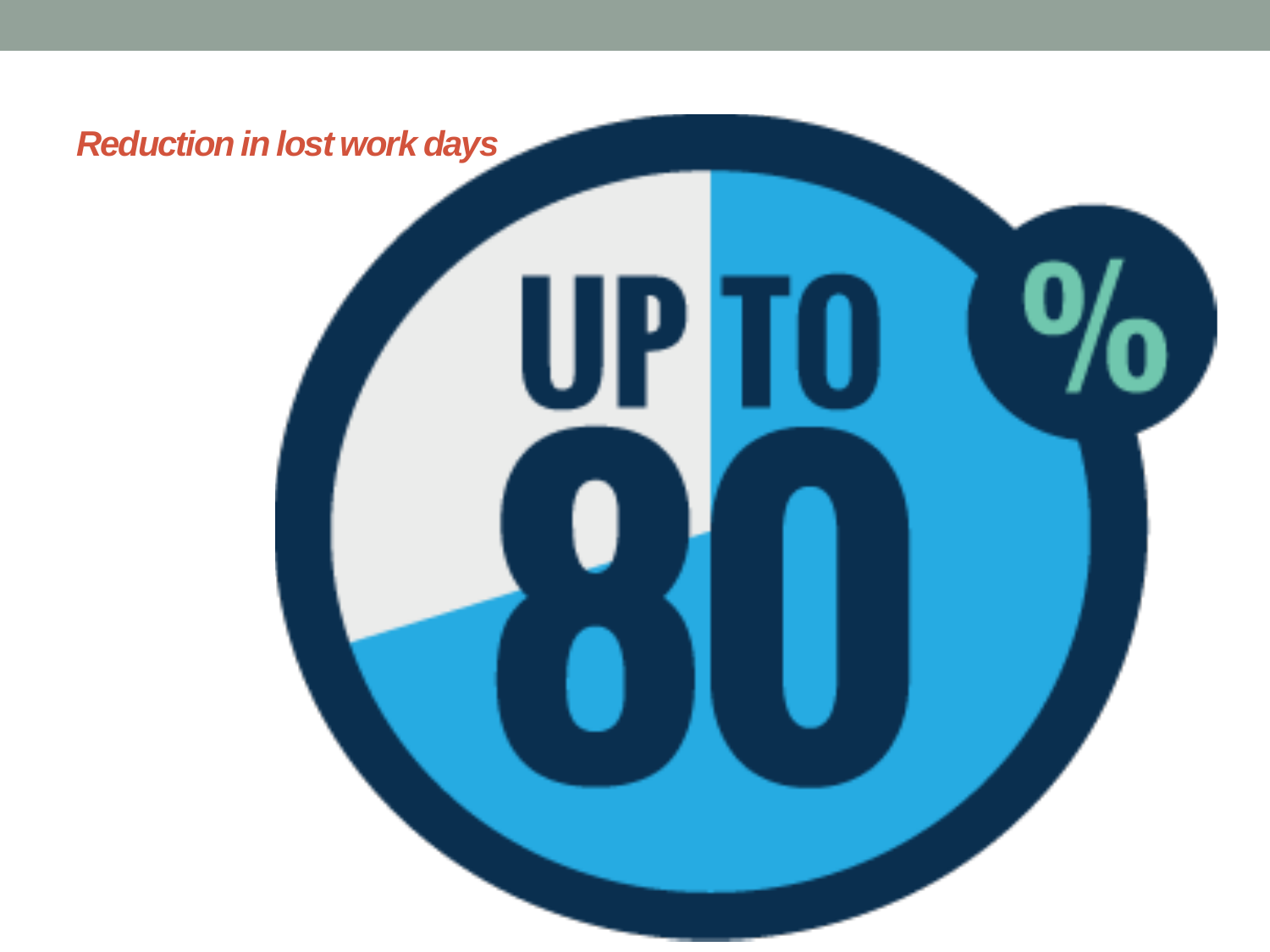### **Benefits**

- **Improvement in employee morale and motivation to work safely**
- **Enhance labor/management relation**
- **Reduction in overall injuries and illnesses**
- **Higher product quality and work productivity**
- **Lower workers' compensation and insurance costs**
- **Comprehensive evaluation by a team of health and safety consultants**
- **Networking with government and industry**
- **Exempt from routine compliance programmed inspection**